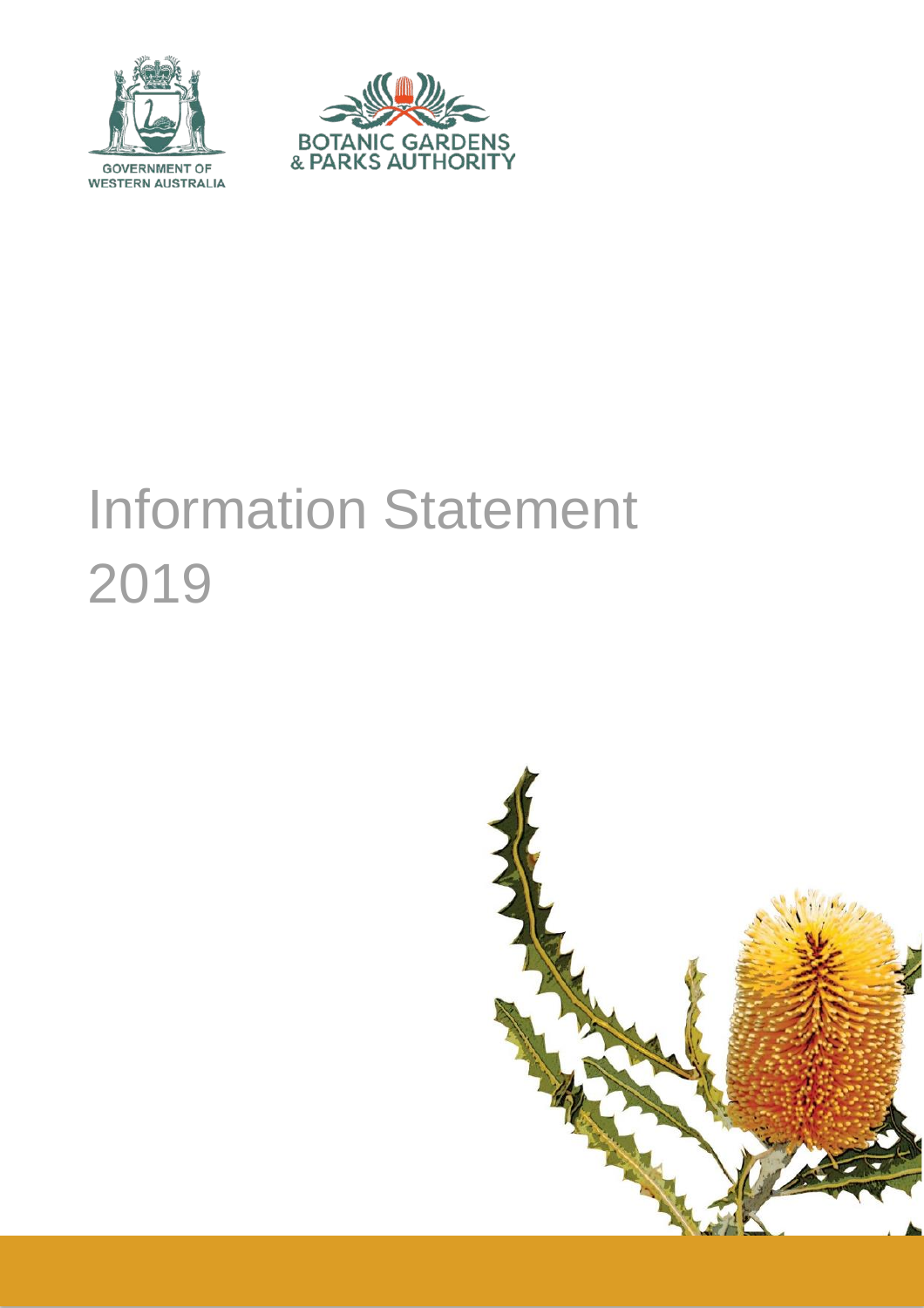

Botanic Gardens and Parks Authority Address: 1 Kattidj Close Kings Park Western Australia 6005 Telephone:+61 8 9480 3600 Facsimile: +61 8 9322 5064<br>Email: enquiries@bapa.y Email: [enquiries@bgpa.wa.gov.au](mailto:enquiries@bgpa.wa.gov.au)<br>Internet: www.bgpa.wa.gov.au [www.bgpa.wa.gov.au](http://www.bgpa.wa.gov.au/)

This Information Statement has been prepared in accordance with section 94 of the *Freedom of Information Act (WA) 1992.*

This document is available in alternative formats on request. For hearing and/or speech impaired access, contact the National Relay Service:

- Speak and Listen number 1300 555 727
- TTY number 133 677
- SMS relay number 0423 677 767

© Government of Western Australia 2019.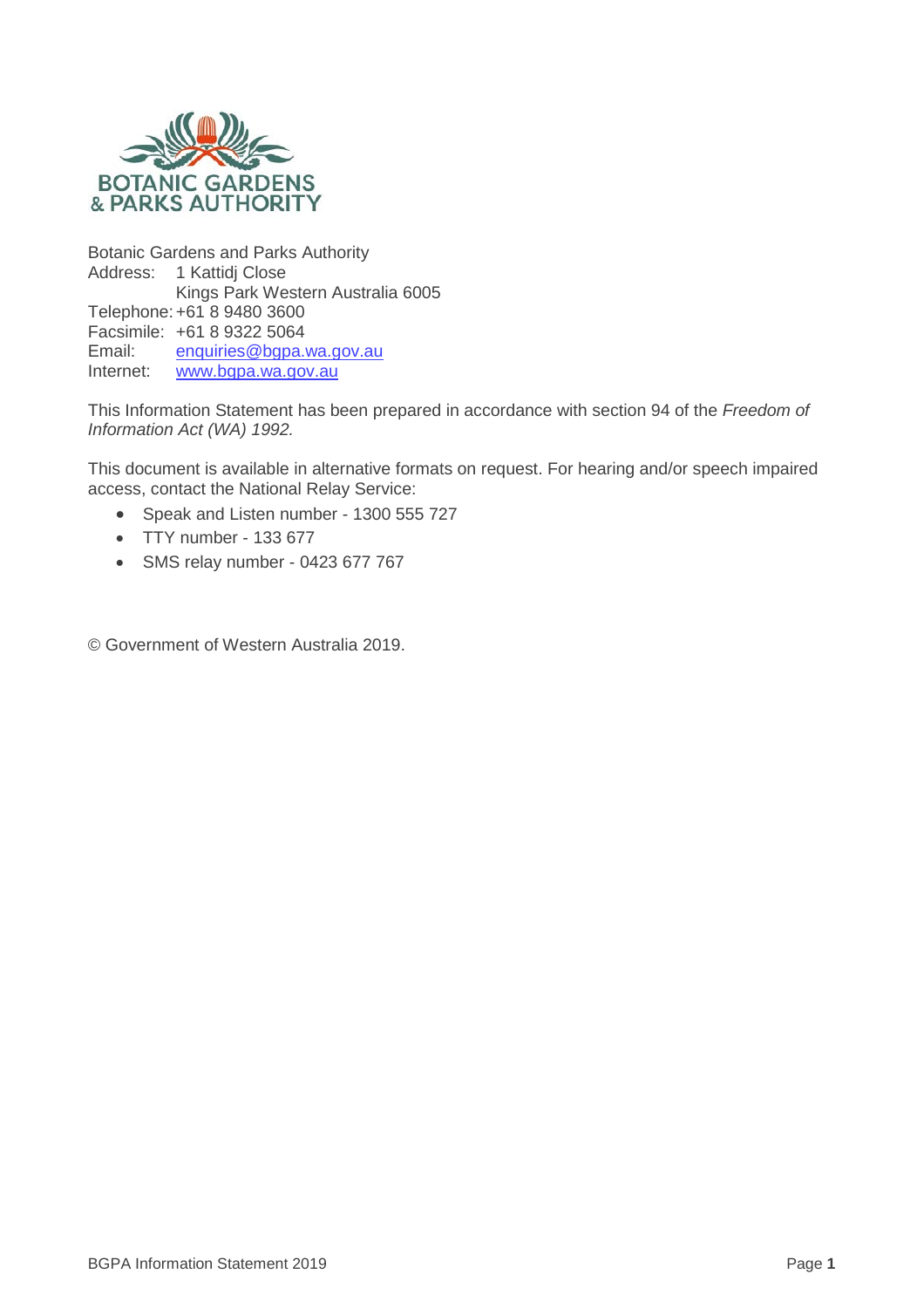# **Table of Contents**

| 1.             |     |                                                                               |  |
|----------------|-----|-------------------------------------------------------------------------------|--|
| 2.             |     |                                                                               |  |
|                | 2.1 |                                                                               |  |
|                | 2.2 |                                                                               |  |
| 3 <sub>1</sub> |     | Ways in which the functions of BGPA affect members of the public  6           |  |
| $\mathbf{4}$ . |     | Public participation in the formulation of BGPA's policies and performance of |  |
| 5.             |     |                                                                               |  |
|                | 5.1 |                                                                               |  |
|                | 5.2 |                                                                               |  |
|                | 5.3 |                                                                               |  |
| 6.             |     |                                                                               |  |
|                | 6.1 |                                                                               |  |
|                |     |                                                                               |  |
|                | 6.3 |                                                                               |  |
|                | 6.4 |                                                                               |  |
|                | 6.5 |                                                                               |  |
|                |     |                                                                               |  |
|                |     |                                                                               |  |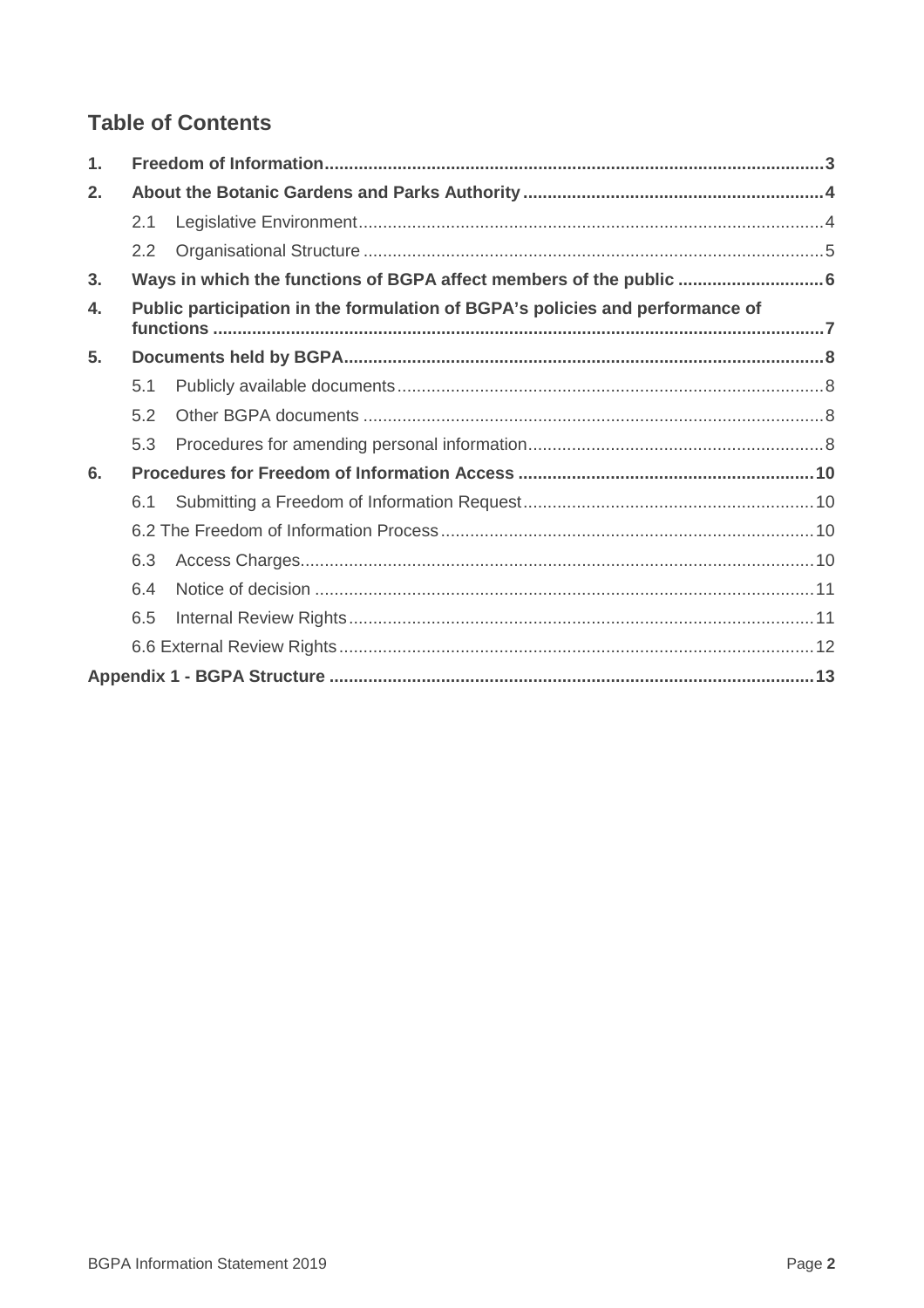## <span id="page-3-0"></span>**1. Freedom of Information**

The *Freedom of Information Act 1992* (the FOI Act) provides members of the public with the right to apply for access to the vast majority of the records held by State Government Agencies.

Some documents, or parts of documents, may be exempt from access. The FOI Act's exemption provisions protect from disclosure material that, if released, would have a detrimental effect on the functioning of Government or harm the interests of private individuals or commercial organisations.

You may also apply for access to personal information about you that is contained in Botanic Gardens and Parks Authority (BGPA) documents and you can correct that information if it is incorrect, inaccurate, out of date, or misleading.

Your right to apply is not affected by any reasons you have for wanting to obtain access or BGPA's belief as to your reasons for applying.

The FOI Act may be purchased from the State Law Publisher on (08) 9321 7688 or can be viewed online on the Information Commissioner's website [www.oic.wa.gov.au.](http://www.oic.wa.gov.au/)

BGPA became a part of the newly formed Department of Biodiversity, Conservation and Attractions (DBCA) on 1 July 2017 but remains a statutory authority, constituted under the *Botanic Gardens and Parks Authority Act 1998*. Under FOI legislation BGPA is not considered a part of the Department.

The Director General of DBCA is also the CEO for BGPA; under section 100(1)(b) of the FOI Act, the CEO has directed BGPA as decision maker where the access application is for information which relates to their respective area of business. For BGPA the delegated decision makers are:

- Records Management Coordinator Section 30, General Notice of Decisions
- Executive Director Section 41, Internal Review Decisions

BGPA's FOI procedures are published on its website [www.bgpa.wa.gov.au](http://www.bgpa.wa.gov.au/) and they are outlined in this Information Statement.

This Information Statement is reviewed annually and submitted to the Office of the Information Commissioner.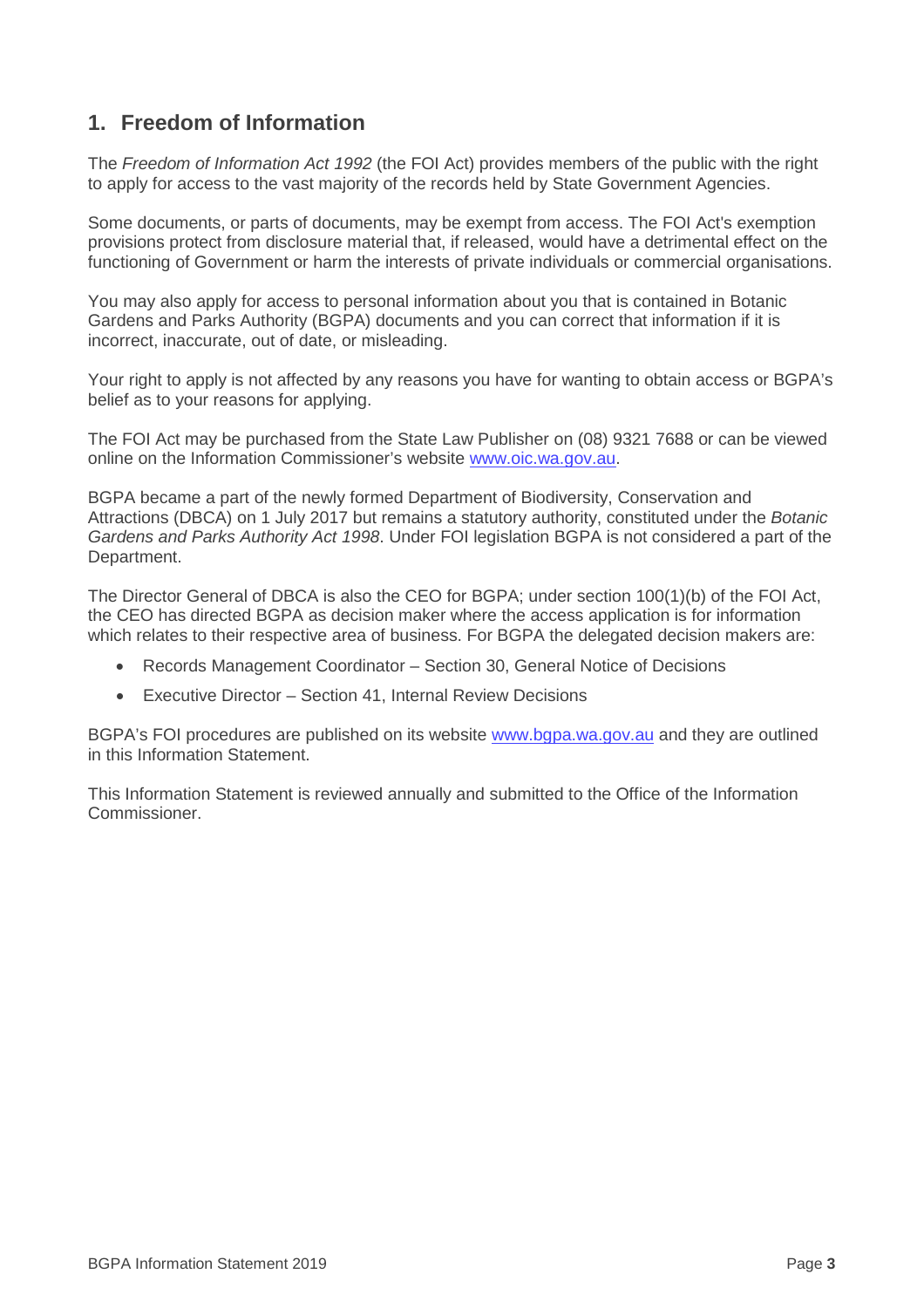## <span id="page-4-0"></span>**2. About the Botanic Gardens and Parks Authority**

The Botanic Gardens and Parks Authority (BGPA) is responsible for the care, control and management of Bold Park and Kings Park, including the Western Australian Botanic Garden.

Bold Park and Kings Park and Botanic Garden are unique and highly valued places. BGPA is responsible for managing these areas for the benefit of the community and the environment through the provision of recreational and tourism services and facilities; conservation of natural landscapes and cultural heritage; plant management and display; biodiversity management; research and educational programs.

- **Our vision:** To create and provide world-recognised botanic gardens and parks and to inspire the conservation of biological diversity.
- **Our mission:** To conserve and enhance Kings Park and Botanic Garden and Bold Park with the community, and to conserve biological diversity generally.

#### <span id="page-4-1"></span>**2.1 Legislative Environment**

BGPA is constituted under *the Botanic Gardens and Parks Authority Act 1998* (the BGPA Act) for the care, control and management of Kings Park and Botanic Garden (reserve A1720 except Perth lots 64 and 65) and Bold Park (reserve A45409), in accordance with publicly endorsed management plans. and is responsible for administering the *Botanic Gardens and Parks Regulations 1999*.

The BGPA Act identifies functions and powers that underpin the management of Bold Park and Kings Park including the State's Botanic Garden, the conservation of natural landscapes, biodiversity management, research and educational programs and the provision of recreational and tourism services and facilities.

In managing these lands, BGPA is charged with the following functions:

- (a) To provide, improve and promote recreational and tourism services and facilities on the designated land.
- (b) To conserve and enhance any native biological diversity of the designated land.
- (c) To conserve and enhance the natural environment, landscape features and amenity of the designated land.
- (d) To conserve, develop, manage, display and undertake research into collections of Western Australian and other flora.
- (e) To enhance and promote the understanding and conservation of the biological diversity of the designated land and of biological diversity generally.
- (f) To conserve, enhance and promote the aboriginal, colonial and contemporary cultural heritage of the designated land.
- (g) To promote the use of flora for the purposes of horticulture, conservation and education, and
- (h) To undertake research and promote research and investigation into matters related to or connected with the Authority's functions.

Legislation administered by the Botanic Gardens and Parks Authority as at 1 January 2019:

- [Botanic Gardens and Parks Authority Act 1998](https://www.legislation.wa.gov.au/legislation/statutes.nsf/main_mrtitle_89_homepage.html)
- [Botanic Gardens and Parks Regulations 1999](https://www.legislation.wa.gov.au/legislation/statutes.nsf/law_s1062_currencies.html)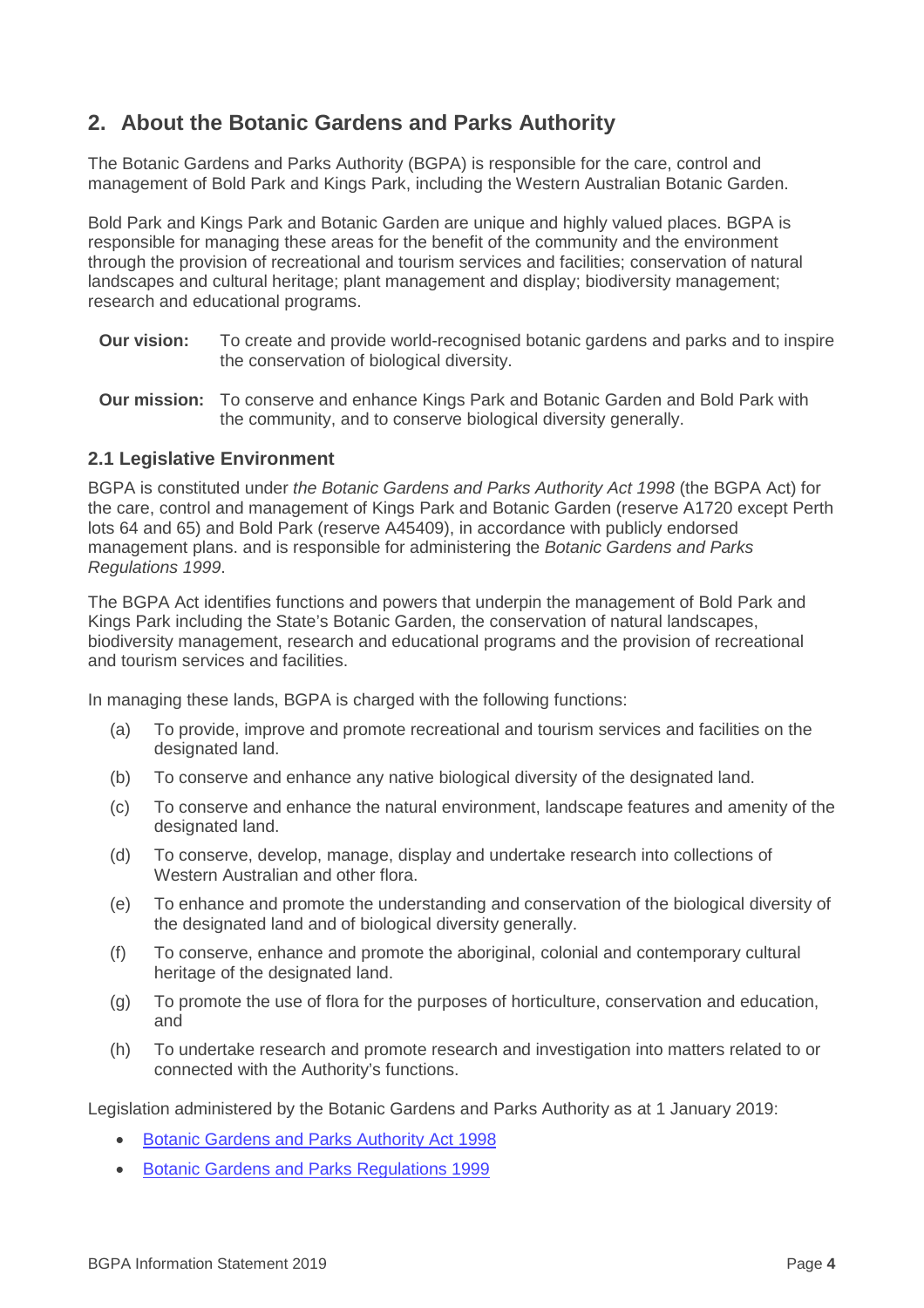#### <span id="page-5-0"></span>**2.2 Organisational Structure**

On 1 July 2017, BGPA become part of the newly formed Department of Biodiversity, Conservation and Attractions (DBCA) which also incorporates the former Department of Parks and Wildlife, the Zoological Parks Authority (Perth Zoo) and Rottnest Island Authority.

DBCA is tasked with conserving and enhancing Western Australia's ecological biodiversity and natural attractions under its care.

DBCA is headed by the Director General, who is also the CEO for the three separate statutory authorities. BGPA has a governing board and the Executive Director is responsible for the day-today operations of Bold Park and Kings Park and Botanic Garden. BGPA is within the portfolio of the Minister for Environment.

Delivery of services, programs and activities is managed under five key areas Business and Finance; Partnerships, Communications and Marketing; Visitor Services and Community Engagement, Horticulture and Conservation and Kings Park Science.

Kings Park Science and BGPA's reference Herbarium operate as part of DBCA's Biodiversity and Conservation Science division but continue to deliver outcomes in conservation science generally and to support the core functions of the Western Australian Botanic Garden and Kings Park and Bold Park bushlands.

Centralisation of Human Resources and Information Services functions took effect in 2018 and these functions are supported via Memorandum of Understanding arrangements between the BGPA and DBCA's People Services Branch and Office of Information Management.

[A copy of BGPA's structure is included at](#page-13-0) Appendix 1.

Further information about BGPA and its functions and activities can be found on the BGPA website [www.bgpa.wa.gov.au](http://www.bgpa.wa.gov.au/) and in the following publications, available on the website or in hardcopy on request:

- [Kings Park Management Plan 2014-2019](https://www.bgpa.wa.gov.au/about-us/information/management/plans-and-policies/1147-kings-park-management-plan)
- [Bold Park Management Plan 2016-2021](https://www.bgpa.wa.gov.au/about-us/information/management/plans-and-policies/1148-bold-park)
- [Annual Reports.](https://www.bgpa.wa.gov.au/about-us/information/management/publications/46-annual-reports)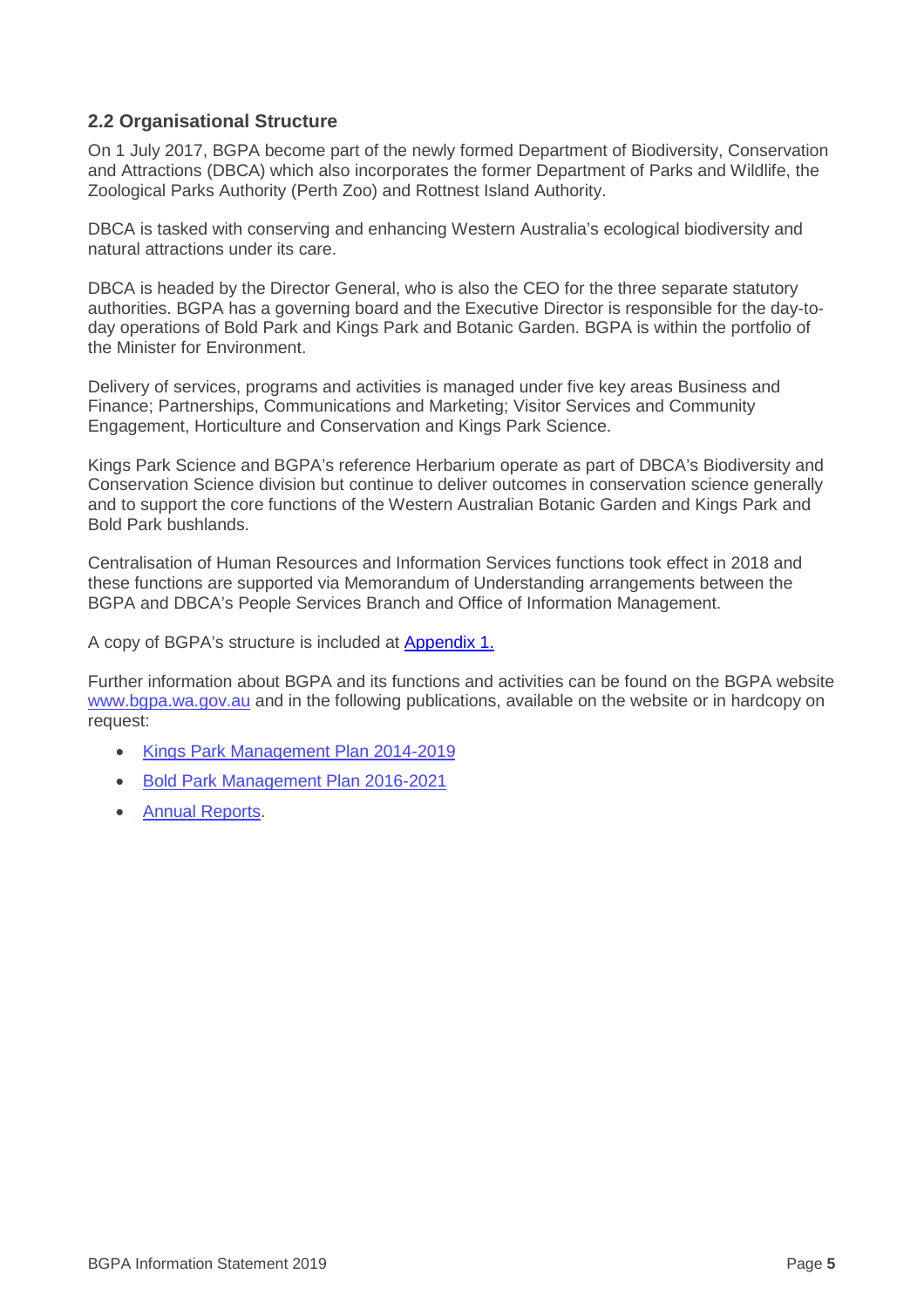## <span id="page-6-0"></span>**3. Ways in which the functions of BGPA affect members of the public**

BGPA is responsible for the provision of tourism and recreational facilities, conservation of natural landscapes and cultural heritage, plant management and display, biodiversity management, research and educational programs.

Kings Park and Botanic Garden is Western Australia's major ceremonial and cultural heritage venue and its most popular tourist destination with more than five million visitors each year. Each year the park is the premier location for state and national events such as the Anzac Day Memorial Service, the Australia Day fireworks and Kings Park Festival

As well it is the venue for hundreds of corporate, social functions and weddings held in the many pavilions, rotundas and grassed areas. It is home to culturally significant locations such as the many war memorials and Honour Avenues and it is a significant piece of land to the local Nyoongar people and the general Western Australian community.

The Western Australian Botanic Garden is a living research centre that focuses on the conservation of Western Australia's flora and displays some of the state's most diverse and spectacular plant groups. Additional species continue to be collected from the wild for research trials and propagation in the Kings Park nursery, ever increasing the range of species in cultivation.

Both Kings Park and Botanic Garden and Bold Park have extensive areas of unique urban bushland including networks of walk trails to provide recreational opportunities rarely found in the city. These bushland remnants are home to many species of flora and fauna, both native and introduced, and are key areas for BGPA's scientific research activities that provide valuable information and insights into conservation activities for Western Australia as a whole.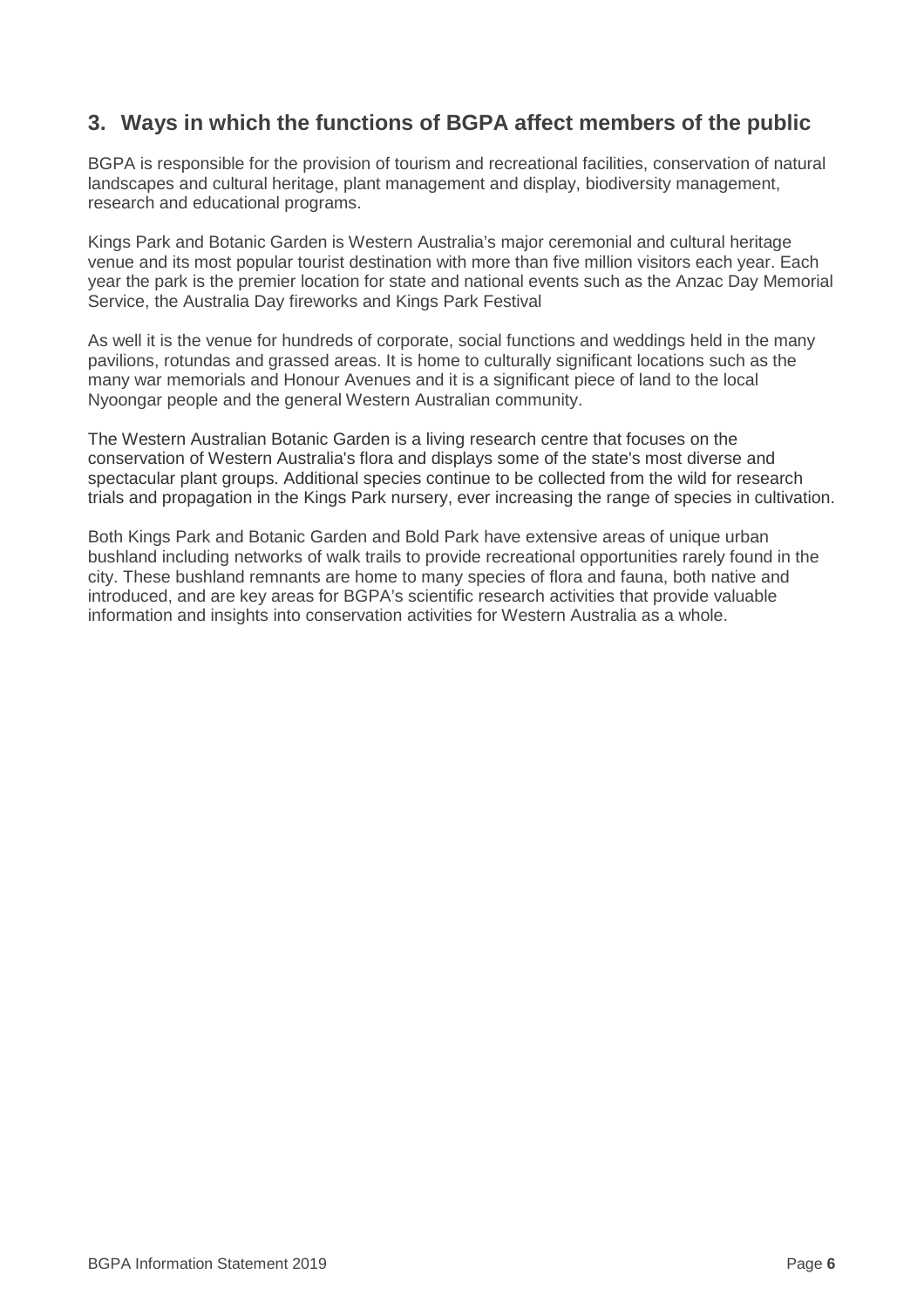## <span id="page-7-0"></span>**4. Public participation in the formulation of BGPA's policies and performance of functions**

BGPA is committed to providing appropriate opportunities for the community to participate in the performance of its functions. Community engagement activities are predominantly provided for through learning and discovery activities and through a range of activities supported by associated volunteer groups. BGPA has five volunteer groups who are involved in the daily activities of the parks and are often the public face in interactions with our many visitors. These volunteer groups provide daily Guided Walks, operate the Visitor Information Centre, offer gardening advice and undertake key fundraising activities and maintenance of the Honour Avenue plaques. Information about volunteering, and links to the different associations, are provided on the BGPA website.

Community consultation activities include visitor and volunteer feedback and surveys, public comment periods, special purpose workshops, open days, advisory committee meetings, and individually; by letter, telephone or email.

Annual visitor surveys are conducted in both Kings Park and Botanic Garden and Bold Park and the overall results are reported in BGPA's Annual Report. These surveys are aimed at measuring visitor satisfaction with the facilities of Kings Park and Botanic Garden and Bold Park and assess visitors' awareness of management, research and conservation activities within the bushland areas.

In addition, the BGPA Act states that BGPA must control and manage its designated land in accordance with its applicable management plans. During the management plan process, revisions or amendments require public notification and is to be available for a public consultation period for not less than two months prior to approval by BGPA's Minister. The Kings Park and Botanic Garden Management plan 2014-2019 and Bold Park Management Plan 2016-2021 are available on the BGPA website.

For general enquiries, BGPA provides a communications system, inviting comments, suggestions and complaints from visitors and members of the public. Communications Forms are available through the Visitor Information Centre or at the BGPA Administration in Kings Park and Botanic Garden. Feedback can be provided by telephone or email. Comments, suggestions and complaints are reviewed by the appropriate staff and are addressed in accordance with the Government Complaints Handling Guidelines and communications.

Community input is welcome at all times and may be directed to the Authority, as outlined below. More detailed contacts can be found on the Authorities website.

Botanic Gardens and Parks Authority – General Enquiries

1 Kattidj Close, Kings Park WA 6005 +61 8 9480 3600 [enquiries@bgpa.wa.gov.au](mailto:enquiries@bgpa.wa.gov.au) [www.bgpa.wa.gov.au](http://www.bgpa.wa.gov.au/)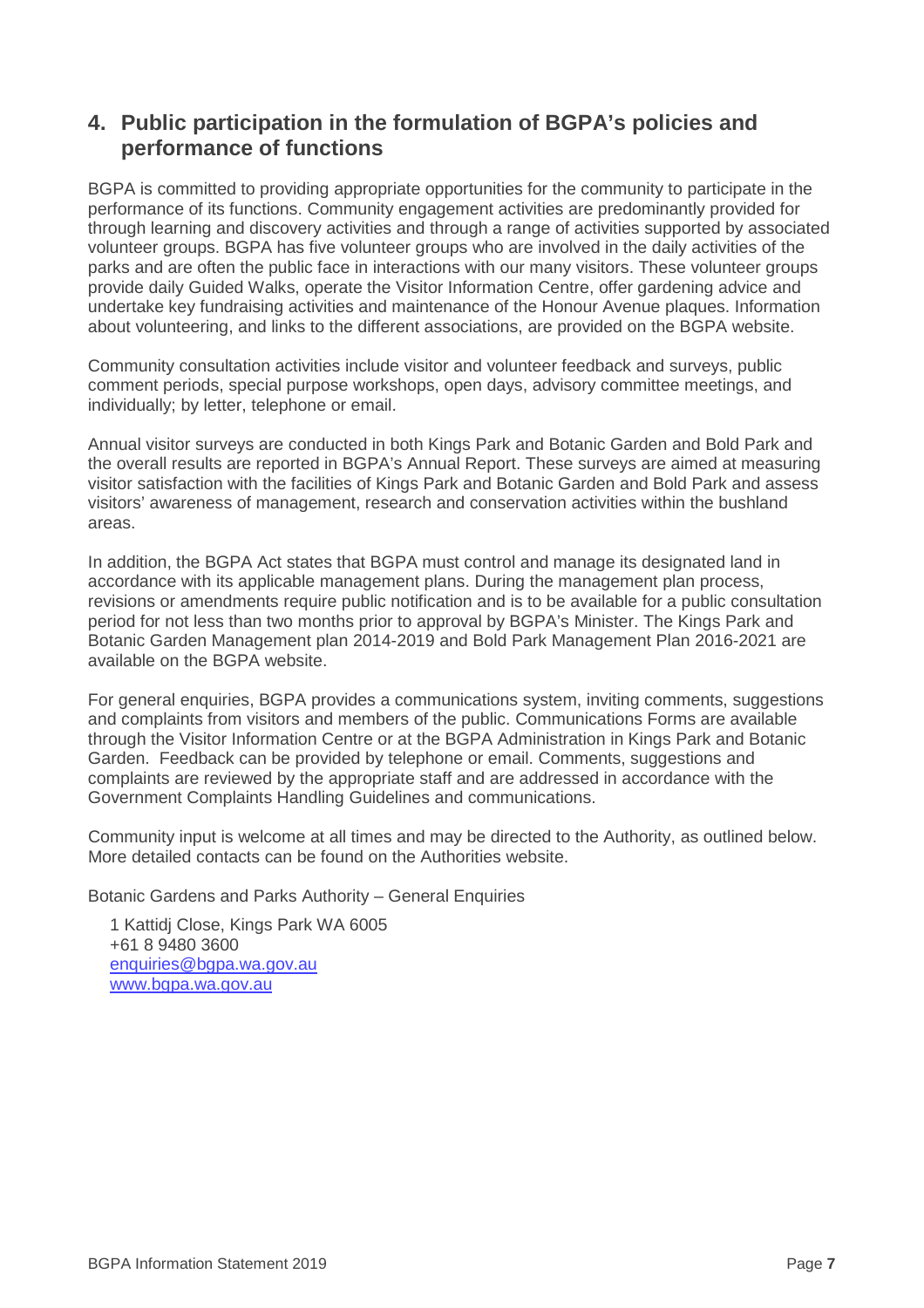## <span id="page-8-0"></span>**5. Documents held by BGPA**

#### <span id="page-8-1"></span>**5.1 Publicly available documents**

All BGPA Annual Reports, Management Plans, strategic publications, legal statements, scientific [papers and brochures](http://www.bgpa.wa.gov.au/about-us/publications) are available to download from the BGPA's website, hard copies can be made available from the BGPA Administration in Kings Park and Botanic Garden. Information brochures are also available from the Kings Park Visitor Information Centre.

To view BGPA publications at BGPA Administration, prior arrangements should be made to ensure staff and resource availability. Requests can be made by phone, email or post to:

Botanic Gardens and Parks Authority 1 Kattidj Close, Kings Park WA 6005 +61 8 9480 3600 [enquiries@bgpa.wa.gov.au](mailto:enquiries@bgpa.wa.gov.au)

For access to BGPA information for people who are deaf, hearing or speech impaired contact the [National Relay Service:](https://www.communications.gov.au/what-we-do/phone/services-people-disability/accesshub/national-relay-service)

Speak and Listen number - 1300 555 727 TTY number - 133 677 SMS relay number - 0423 677 767

Requests for documents or publications to be posted should be in writing and may incur a postage and handling fee. Photocopying will incur a fee of 20 cents per photocopy.

In addition, a range of botanical, gardening, historical, cultural and children's books are available for sale at **Aspects of Kings Park** including BGPA published books.

#### <span id="page-8-2"></span>**5.2 Other BGPA documents**

BGPA maintains a central filing system and library using an approved electronic document records management system (EDRMS) to keep track of all documentation produced during the day-to-day operations. These files contain BGPA's policy and strategic planning documents, reports, daily internal and external correspondence, Government and Ministerial related correspondence, project records and employee records.

Registry files are located at the many physical locations within Kings Park and Botanic Garden and at Bold Park, with archived records maintained at a secure in-house storage facility. All records are managed in accordance with BGPA's Recordkeeping Plan and Retention and Disposal Schedule. Files are maintained in electronic and physical copies.

#### <span id="page-8-3"></span>**5.3 Procedures for amending personal information**

Personal information of employees and stakeholders is retained only as relevant to the functions and activities of BGPA. Personal information is not released to other organisations or members of the public without the permission of the person.

An individual has the right to apply for amendment of personal information contained in BGPA documents where the information about that person is inaccurate, incomplete, out-of-date or misleading. If the person is deceased, that person's closest living relative has the right to apply for amendment to personal information about the deceased person.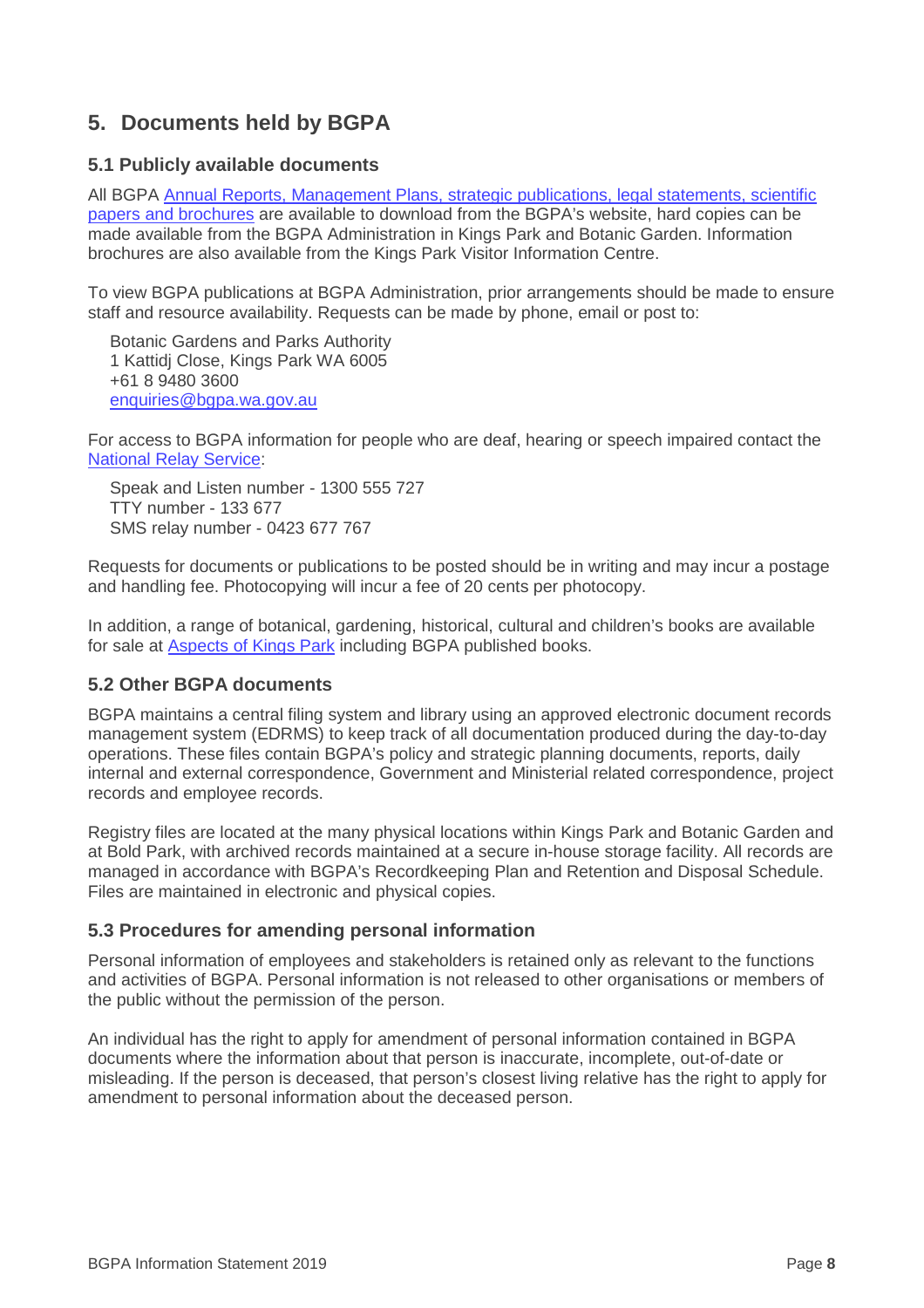Individuals should first contact BGPA, as they may not need to make a formal application. If the individual wishes to proceed with a formal request, the applications needs to:

- be in writing.
- give enough information so the documents requested can be identified, and must provide details that show how or why the Authorities records are inaccurate, incomplete, out of date or misleading.
- give an Australian address to which notices can be sent, and where possible, a contact telephone number.
- be lodged at our office.

If your application is for access to or amendment to your personal information and is made by post, please provide a certified copy of one of the following documents:

- Driver's Licence;
- Aged Pensioner Concession Card;
- Passport;
- Birth Certificate (and Marriage Certificate if name has changed); or
- Proof of Age Card (issued by the Department of Transport).

Documents must be certified by a person authorised to witness statutory declarations under schedule 2 to the oaths, affidavits and statutory declarations act 2005.

Applications to amend personal information held by BGPA can be made in writing to:

Freedom of Information Coordinator Botanic Gardens and Parks Authority 1 Kattidj Close KINGS PARK WA 6005 [enquiries@bgpa.wa.gov.au](mailto:enquiries@bgpa.wa.gov.au)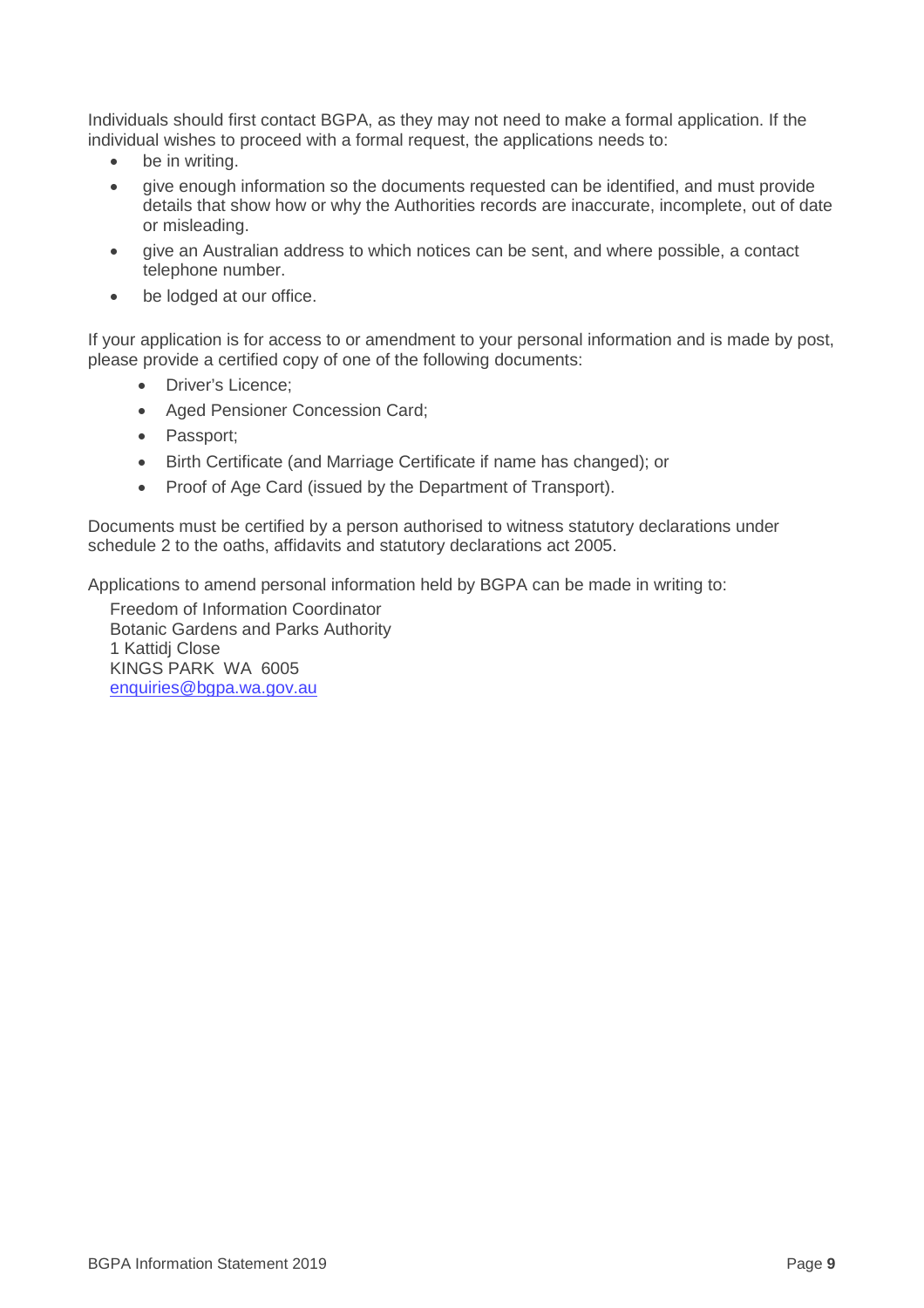## <span id="page-10-0"></span>**6. Procedures for Freedom of Information Access**

#### <span id="page-10-1"></span>**6.1 Submitting a Freedom of Information Request**

In the first instance, applicants should contact BGPA by telephone, email or in person. Wherever possible BGPA will endeavor to provide access to information as quickly and easily as possible without the need to submit a formal FOI request.

Should an applicant wish to proceed with a formal request, a valid FOI application needs to:

- be in writing.
- give enough information so the documents requested can be identified.
- give an Australian address to which notices can be sent, and where possible, a contact telephone number.
- be lodged at our office with any application fee, if payable.

Applications for access to information can be made in writing to:

Freedom of Information Coordinator Botanic Gardens and Parks Authority 1 Kattidj Close KINGS PARK WA 6005 [enquiries@bgpa.wa.gov.au](mailto:enquiries@bgpa.wa.gov.au)

#### <span id="page-10-2"></span>**6.2 The Freedom of Information Process**

Applicants will be promptly acknowledged in writing and be informed of the decision within 45 calendar days.

Section 11 of the FOI Act requires the Authority to take reasonable steps to help an applicant with their request if they are having difficulty making an application. For example, if an applicant is having trouble defining the documents they are seeking, the agency may describe the kinds of documents and records kept to narrow the scope of their application. Under section 20 of the Act an agency may refuse to deal with a large request where the work involved would divert a substantial and unreasonable portion of the agency's resources away from its other operations.

The best method of access to documents is determined by negotiation between BGPA and the applicant. Documents may be inspected at our premises, posted, or emailed.

Should an applicant be dissatisfied with an access decision, the applicant can request an internal review of that decision and subsequently, a review by the Information Commissioner if still not satisfied.

#### <span id="page-10-3"></span>**6.3 Access Charges**

A valid FOI application must be accompanied by an application fee of \$30, unless that request is entirely for personal information about the applicant. BGPA can help applicants determine if their enquiry is likely to attract the application fee if they contact us before submitting an application.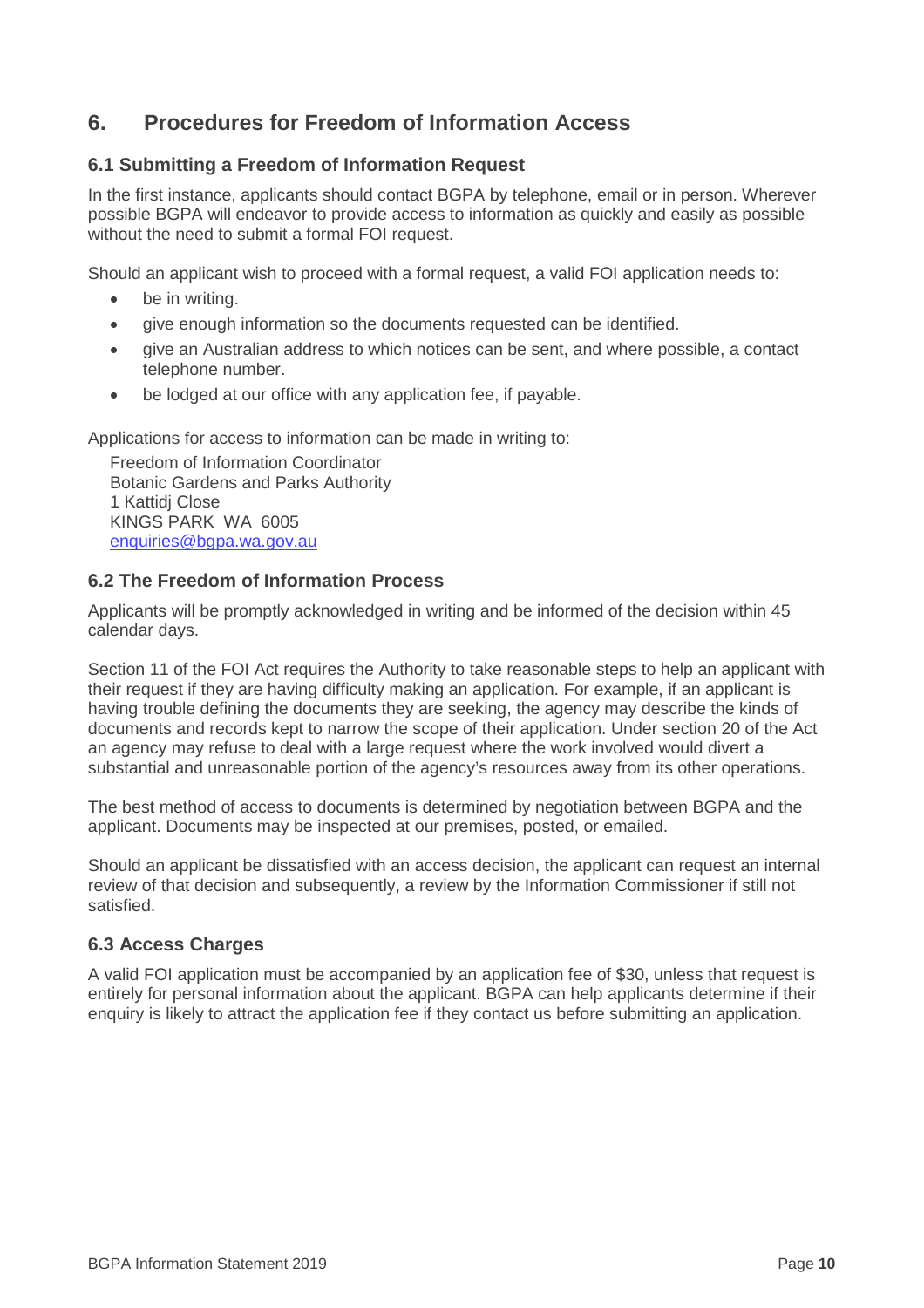Fees may also apply for:

- Copying or transcribing information. These will be charged at cost depending on the type and volume of copying required. Should photocopies be necessary, these will be charged at 20 cents per photocopy.
- Staff time of \$30 per hour (or pro rata for part of an hour) for dealing with an application or for supervision by staff when access is given to view documents or the time taken by staff to prepare a transcript from tape or make photocopies. (Note: BGPA will not charge for locating the documents within the scope of the request).
- Actual costs incurred by BGPA for preparing a copy of a tape, film or computerised information, or arranging delivery, packaging and postage of documents.

If charges are likely to exceed \$25 then BGPA will provide an estimate of charges and ask whether the application is to proceed. The applicant must notify BGPA in writing of the intention to proceed within 30 days. In some instances, BGPA may request an advance deposit.

Concessions of 25% are available to applicants who can demonstrate financial hardship.

#### <span id="page-11-0"></span>**6.4 Notice of decision**

A notice of decision will be provided to the FOI applicant as soon as practicable but in any case, within 45 days. BGPA may request an extension of time when dealing with a large application. The notice of decision which will include details such as:

- the date on which the decision was made;
- the name and the designation of the officer who made the decision;
- if the document is an exempt document, the reasons for classifying the matter exempt; or the fact that access is given to an edited document; and
- information on the right to review.

#### <span id="page-11-1"></span>**6.5 Internal Review Rights**

If you are dissatisfied with the decision regarding an application, you can apply for an internal review.

Once you have received written notice of the outcome of your FOI request, you have 30 days to lodge your application for review. Should an applicant wish to proceed with a formal review, the application should:

- be in writing.
- give particulars of the decision to be reviewed.
- confirm the Australian address to which notices can be sent.

Applications for to review a decision can be made in writing to:

Executive Director Botanic Gardens and Parks Authority 1 Kattidj Close KINGS PARK WA 6005 [enquiries@bgpa.wa.gov.au](mailto:enquiries@bgpa.wa.gov.au)

<span id="page-11-2"></span>You will be notified of the outcome of the review within 15 calendar days. No further fees apply to an application for internal review.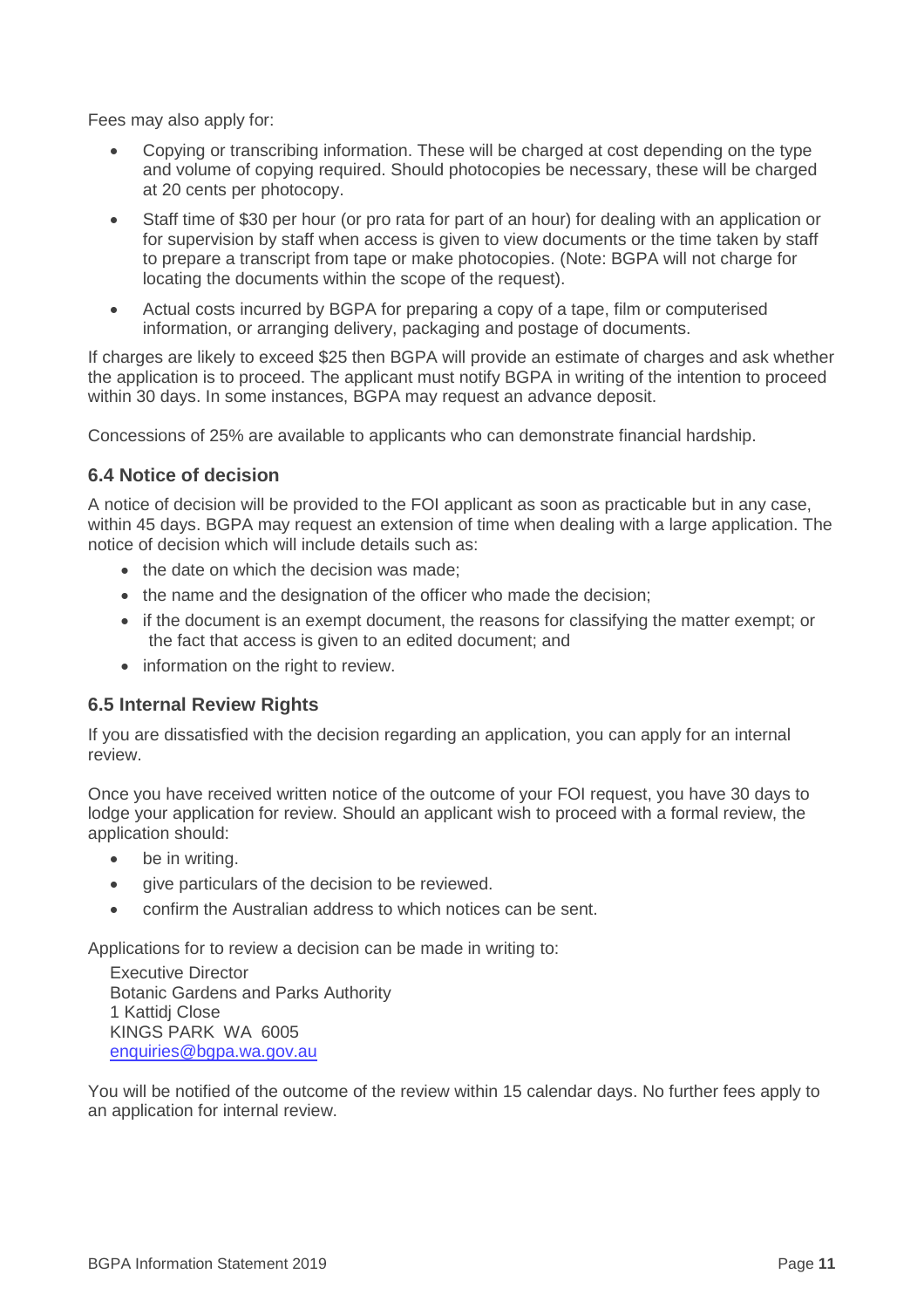#### **6.6 External Review Rights**

The Information Commissioner is an independent officer who reports directly to Parliament. The role of the Commissioner is to review decisions by agencies on access applications and applications to amend personal information, where an applicant is dissatisfied with decision.

If you are dissatisfied with the decision regarding an application, complaints must be lodged with the Office of the Information Commissioner within 60 days of receiving notice of BGPA's decision. (If you are a third party affected by the decision you have 30 days).

Complaints to the Commissioner must:

- be in writing.
- have attached to it a copy of the Authority's decision.
- provide an Australian address to which notices can be sent.

There is no charge for lodging a complaint with the Office of the Information Commissioner.

Complaints should be lodged at:

Office of the Information Commissioner Albert Facey House 469 Wellington Street PERTH WA 6000 [info@oic.wa.gov.au.](mailto:info@foi.wa.gov.au) [www.oic.wa.gov.au.](http://www.oic.wa.gov.au/)

The Commissioner is also required to provide assistance to members of the public and agencies on matters relevant to the FOI Act.

For more details on the Office of the Information Commissioner, or for access to the FOI Act and Regulations go to [www.oic.wa.gov.au.](http://www.oic.wa.gov.au/)